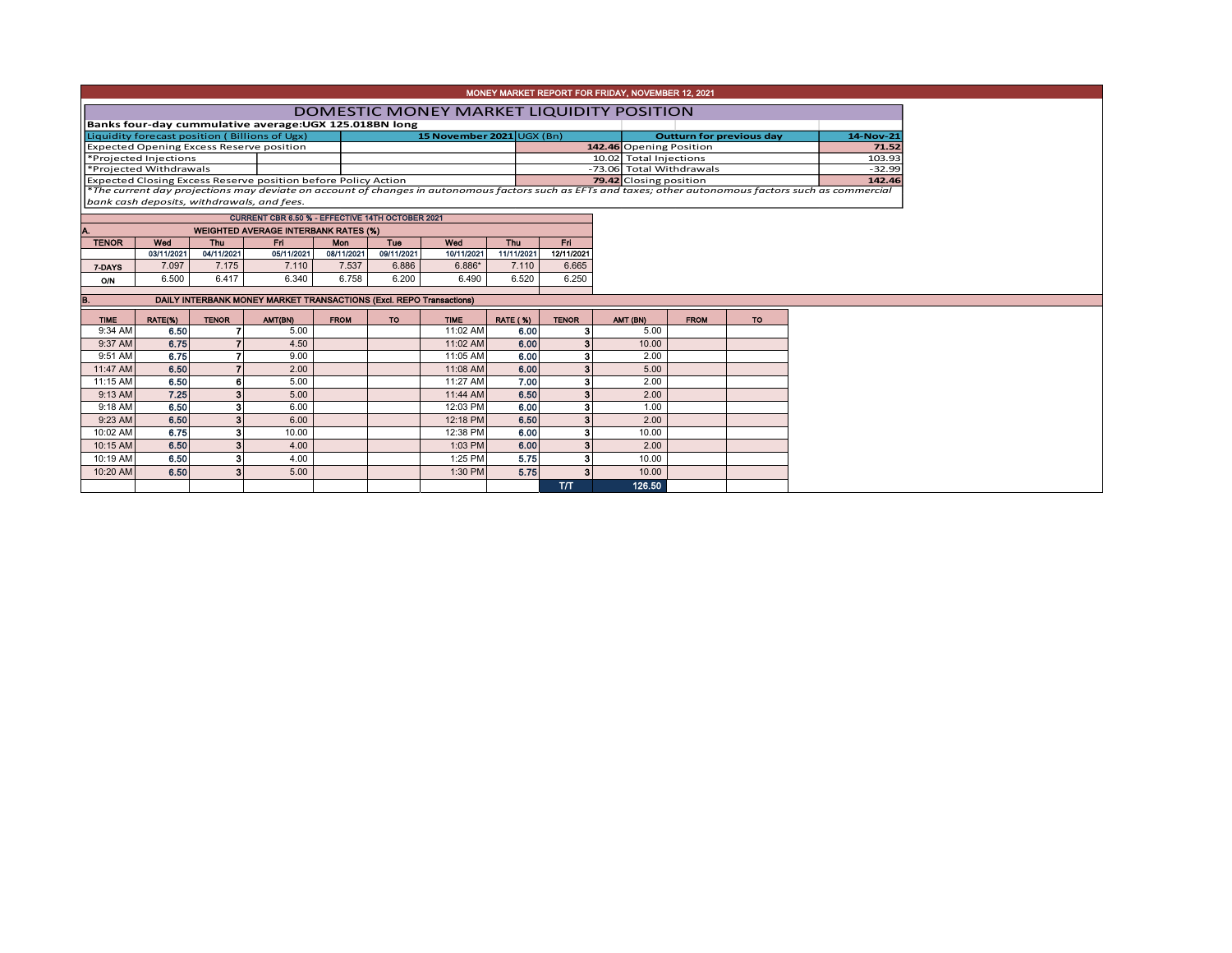| <b>CBR AND THE 7- DAY WAR INTERBANK RATES</b> |
|-----------------------------------------------|
|                                               |



| . .<br><b>MONETAINT TOLIOT OF LIVITIONS MATION HEST INSTILL. LIVING TEST TO 00 DEVILUE</b> |             |                              |                |                              |             |              |  |  |  |  |  |  |  |
|--------------------------------------------------------------------------------------------|-------------|------------------------------|----------------|------------------------------|-------------|--------------|--|--|--|--|--|--|--|
| <b>DATE</b>                                                                                | <b>THUR</b> | <b>THUR</b>                  | <b>THUR</b>    | <b>THUR</b>                  | <b>THUR</b> | <b>TOTAL</b> |  |  |  |  |  |  |  |
|                                                                                            | 18-Nov-21   | 25-Nov-21                    | 02-Dec-21      | 09-Dec-21                    | 16-Dec-21   |              |  |  |  |  |  |  |  |
| <b>REPO</b>                                                                                | 616.77      | $\qquad \qquad \blacksquare$ | $\blacksquare$ | $\qquad \qquad \blacksquare$ |             | 616.77       |  |  |  |  |  |  |  |
| <b>REV REPO</b>                                                                            | ۰           | ۰                            | ۰              | ۰                            | ۰           |              |  |  |  |  |  |  |  |
| <b>BOU BILL/DEI</b>                                                                        | 431.25      |                              | 180.00         | $\blacksquare$               | 20.00       | 631.25       |  |  |  |  |  |  |  |
| <b>TOTALS</b>                                                                              | 1.048.02    | ۰                            | 180.00         | ٠                            | 20.00       | 1,248.02     |  |  |  |  |  |  |  |

Total O/S Deposit Auction & BOU Bill balances held by BOU up to 27 JANUARY 2022: UGX 722 BN Total O/S Repo, Reverse Repo, BOU Bill balances held by BOU: UGX 1,339 BN

|                 | (EI) STOCK OF TREASURY SECURITIES         |                         |                                                                                       |                 | $E$ ii)      | <b>MONETARY POLICY MARKET OPERATIONS</b>                 |               |            |              |              |  |  |  |  |
|-----------------|-------------------------------------------|-------------------------|---------------------------------------------------------------------------------------|-----------------|--------------|----------------------------------------------------------|---------------|------------|--------------|--------------|--|--|--|--|
|                 | LAST TBIILS ISSUE DATE: 11-NOVEMBER--2021 |                         |                                                                                       |                 |              | (VERTICAL REPOS, REV-REPOS, DEPOSIT AUCTIONS & BOU BILL) |               |            |              |              |  |  |  |  |
|                 | On-the-run O/S T-BILL STOCKs (Bns-UGX)    |                         | 6,764.03                                                                              | 15/11/2021      | OMO          | <b>ISSUE DATE</b>                                        | <b>AMOUNT</b> | <b>WAR</b> | <b>RANGE</b> | <b>TENOR</b> |  |  |  |  |
|                 | On-the-run O/S T-BONDSTOCKs(Bns-UGX)      |                         | 21,558.63                                                                             | 15/11/2021 REPO |              | 08-Oct                                                   | 180.00        | 6.500      |              |              |  |  |  |  |
|                 | <b>TOTAL TBILL &amp; TBOND STOCK- UGX</b> |                         | 28,322.66                                                                             |                 | <b>REPO</b>  | $11$ -Oct -                                              | 80.00         | 6.500      |              |              |  |  |  |  |
| O/S=Outstanding |                                           |                         |                                                                                       |                 | <b>REPO</b>  | $12$ -Oct                                                | 168.00        | 6.500      |              |              |  |  |  |  |
| <b>MATURITY</b> | TOTAL STOCK YTM (%)                       |                         | <b>CHANGE IN</b>                                                                      |                 | <b>REPO</b>  | $13-Oct$                                                 | 138.00        | 6.500      |              |              |  |  |  |  |
|                 | (BN UGX)                                  | AT CUT OFF <sup>®</sup> | YTM (+/-)                                                                             |                 | <b>REPO</b>  | $14$ -Oct                                                | 228,00        | 6.500      |              |              |  |  |  |  |
| 91              | 125.10                                    | 6.555                   | 0.016                                                                                 |                 | <b>REPO</b>  | 25-Oct                                                   | 230.00        | 6.500      |              |              |  |  |  |  |
| 182             | 441.59                                    | 8.500                   | 0.081                                                                                 |                 | <b>REPO</b>  | $26$ -Oct                                                | 88.50         | 6.500      |              |              |  |  |  |  |
| 364             | 6,197.34                                  | 10.500                  | 0.350                                                                                 |                 | <b>REPO</b>  | 27-Oct                                                   | 227.00        | 6.500      |              |              |  |  |  |  |
| 2YR             | 200.00                                    | 10.000                  | $-1.500$                                                                              |                 | <b>REPO</b>  | 28-Oct                                                   | 251.00        | 6.500      |              |              |  |  |  |  |
| 3YR             |                                           | 13.100                  | 1.710                                                                                 |                 | <b>REPO</b>  | $02$ -Nov                                                | 128.00        | 6.500      |              |              |  |  |  |  |
| 5YR             | 1,219.91                                  | 13.000                  | $-0.410$                                                                              |                 | <b>REPO</b>  | $04-Nov -$                                               | 408.50        | 6.500      |              |              |  |  |  |  |
| 10YR            | 10,109.18                                 | 13.500                  | $-0.239$                                                                              |                 | <b>BBILL</b> | $04$ -Nov $\vert \cdot$                                  | 135.27        | 7.012      |              | 28           |  |  |  |  |
| 15YR            | 8,469.61                                  | 15.500                  | 1.410                                                                                 |                 | <b>BBILL</b> | $04-Nov$                                                 | 9.89          | 7.003      |              | 56           |  |  |  |  |
| <b>20YR</b>     | 1,559.93                                  | 15.500                  | $-0.450$                                                                              |                 | <b>BBILL</b> | $04$ -Nov $\vert \cdot$                                  | 59.97         | 7.452      |              | 84           |  |  |  |  |
|                 |                                           |                         | Cut OFF is the lowest price/ highest yield that satisfies the auction awarded amount. |                 | <b>REPO</b>  | $05-Nov$                                                 | 68.00         | 6.500      |              |              |  |  |  |  |
|                 |                                           |                         |                                                                                       |                 | <b>REPO</b>  | 08-Nov                                                   | 169.00        | 6.500      |              |              |  |  |  |  |
|                 |                                           |                         |                                                                                       |                 | <b>REPO</b>  | $10$ -Nov $-$                                            | 236.50        | 6.500      |              |              |  |  |  |  |
|                 |                                           |                         |                                                                                       |                 | <b>REPO</b>  | $11-Nov$                                                 | 616.00        | 6.500      |              |              |  |  |  |  |
|                 |                                           |                         |                                                                                       |                 |              | WAR-Weighted Average Rate                                |               |            |              |              |  |  |  |  |